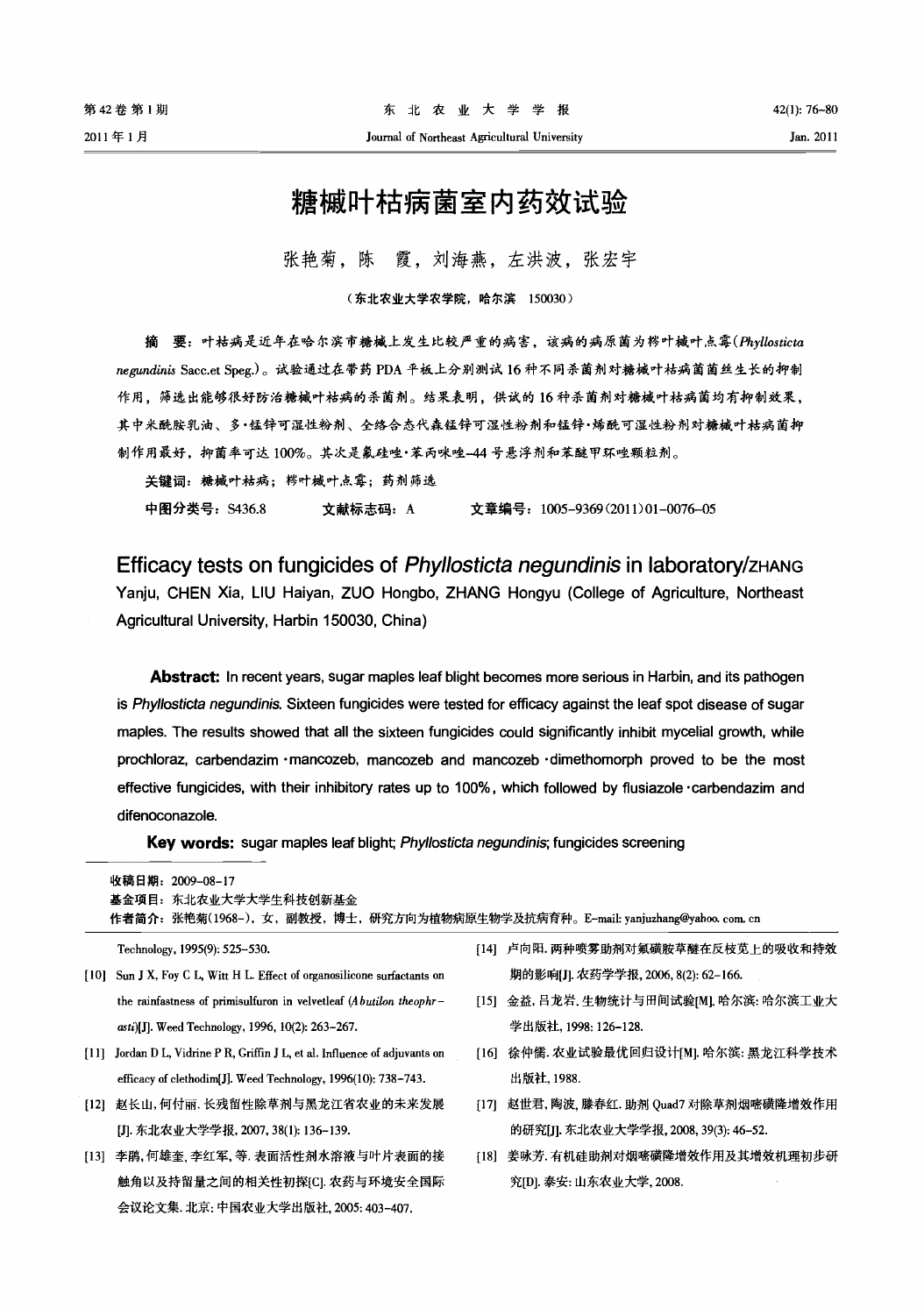糖槭又称羽叶槭(Acer negundo L.), 是中国 北方城市园林绿化的主要树种之一。该树喜光, 耐干冷气候,复叶红梗,果似飞刀,深受人们喜 爱。近年,由梣叶槭叶点霉引起的糖槭叶枯病在 哈尔滨市区发生日渐严重, 在7~8月份有大量叶 片枯黄脱落,严重时树上绿叶所剩无几,呈枯树 状,严重影响了市容。另外,由于连年发生危 害,致使树木长势衰弱,引起次生害虫天牛危害 及立木腐朽,致使部分地区被迫砍伐[1-2],造成了 很大的经济损失。以往对于该病的防治主要采用 百菌清、甲基托布津等少数几种药剂进行化学防 治,同时加强对现有树木的管理以及适时修剪等 措施<sup>[3-7]</sup>。

但是由于长期连续使用少数几种药剂致使病菌 抗药性增强, 防治效果不甚理想。试验于2005~ 2006年对哈尔滨市区用百菌请、甲基托布津等药 剂防治糖槭叶枯病的效果进行调查, 结果表明这两

种药剂的防治效果仅为60%左右,因此,有效防治 该病害是生产上亟待解决的问题,而杀菌剂仍然是 牛产中最有效的防治手段。为此, 2007~2008年进 行了几种常用杀菌剂对糖槭叶枯病菌菌丝体生长影 响的试验, 旨在为生产上应用杀菌剂防治该病害提 供科学依据。

#### 材料与方法  $\mathbf{1}$

### 1.1 供试菌种

病害标本采集干哈尔滨市东北农业大学校园 内。在对发病组织进行镜检观察的基础上采用常规 组织分离法进行菌种的分离、培养和纯化。将单孢 分离菌株重新接种到糖槭叶片上进行致病性测定, 根据柯赫氏法则, 对发病植株进行再分离, 显微镜 下观察分离得到的病菌是否与原接种菌株相同®。

### 1.2 供试药剂

本试验所用的16种杀菌剂如表1所示。

|                |       | <b>T AUCLAIRED WORLD</b>      |                |
|----------------|-------|-------------------------------|----------------|
| 编号             | 名称    | 成分                            | 产地             |
| Codes          | Names | Components                    | Places         |
| 1              | 固安    | 80%全络合态代森锰锌可湿性粉剂              | 西安常隆正华作物保护有限公司 |
| $\overline{2}$ | 百菌清   | 75%百菌清可湿性粉剂                   | 威海韩孚生化农药有限公司   |
| 3              | 霜佳    | 69%锰锌•烯酰可湿性粉剂                 | 青岛东生药业有限公司     |
| 4              | 斑安    | 50%多·锰锌可湿性粉剂                  | 青岛东生药业有限公司     |
| 5              | 乙生    | 50%大生 M-45 与高效内吸治疗成份完美结合可湿性粉剂 | 山东中达农业科技有限公司   |
| 6              | 蓝鑫    | 80%导硫氰化物可湿性粉剂                 | 青岛海澳生化有限公司     |
|                | 甲基托布津 | 70%甲基托布津可湿性粉剂                 | 浙江威尔达化工有限公司    |
| 8              | 安美克   | 70%甲基硫菌灵可湿性粉剂                 | 威海韩孚生化农药有限公司   |
| 9              | 博邦    | 10%苯醚甲环唑颗粒剂                   | 江苏丰登农药有限公司     |
| 10             | 斯高    | 10%苯醚甲环唑颗粒剂                   | 山东东泰农化有限公司     |
| 11             | 思科    | 10%苯醚甲环唑颗粒剂                   | 北京绿色农华植保科技有限公司 |
| 12             | 铁牛    | 25%米酰胺乳油                      | 江苏长青农化股份有限公司   |
| 13             | 粉尽    | 12%晴菌・酮乳油                     | 青岛东生药业有限公司     |
| 14             | 诺星    | 21%氟硅唑・苯丙咪唑-44 号悬浮剂           | 山东邹平农药有限公司     |
| 15             | 除病消菌  | 80%乙基硫代磺酸乙酯乳油                 | 郑州惠尔生化农药有限公司   |
| 16             | 格润    | 农抗武夷菌素                        | 潍坊万胜牛物农药有限公司   |

表1 供试药剂 Table 1 Eungicides tested

### 1.3 菌丝体对药剂敏感性测定

采用生长速率法。向等量的 PDA 培养基中分 别加入上述16种药剂, 配制成各药剂的最适宜使 用浓度, 再将培养 4 d 后的菌种打成菌饼, 移植于 各个混药培养基的平板中央,另设清水空白对照。 每个处理重复3次,在25℃恒温培养箱内培养。 5d后, 测量菌落直径, 计算抑菌率。

抑菌率(%)=[(对照组菌落直径-菌饼直径)-(处理组菌落直径-菌饼直径))/(对照组菌落直径-菌饼直径)×100%<sup>[9]</sup>。

 $\overline{2}$ 结果与分析

### 2.1 病害症状

该病菌主要侵染叶片, 初期多在叶基部或叶脉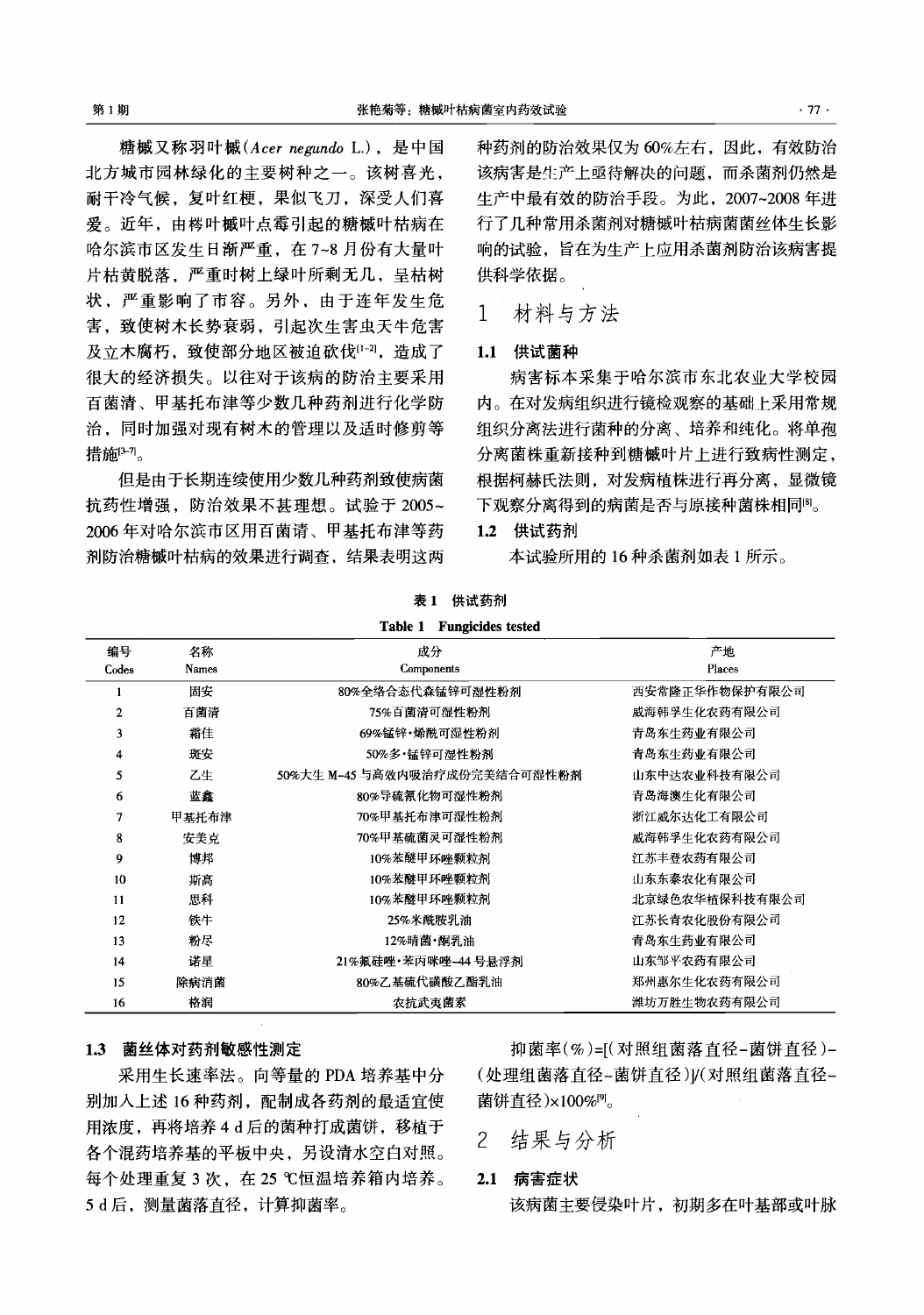基部形成小的圆形病斑, 而后逐渐扩大成不规则 斑,病斑大小不等,小的几毫米,大的几十毫米。 病斑退绿失水后, 变成黄白色, 象薄纸一样; 叶片 有的在病斑穿孔后脱落,有的在病斑不大时便脱 落,也有的在子实体形成后脱落。后期病斑上密生 小黑点,为病原菌的分生孢子器。

### 2.2 病原形态

分生孢子器球形或近球形, 有孔, 浅褐色或褐 色,大小 102.4~153.0 μm,后期孔口突破表皮。分 生孢子梗不明显,分生孢子无色,单孢圆形、椭圆 形或长椭圆形,大小为(2.5~3) μmx(5~7) μm。纯 化的菌株在 PDA 培养基上培养, 菌落边缘整齐, 菌丝体较发达,毛绒状,初期白色,后期基质变为 黑褐色。根据病原菌的形态特征及培养特性和致病 性测定结果, 确定引起该病的病原菌为梣叶槭叶点  $\mathfrak{F}$ (*Phyllosticta negundinis* Sacc. et Speg.)<sup>[10]</sup><sub>o</sub>

#### 药剂对病菌菌丝生长的抑制作用  $2.3$

不同药剂对糖槭叶枯病的抑制作用试验结果表 明, 供试 16 种药剂对糖槭叶枯菌生长的抑制作用 存在较为明显的差异,方差分析达显著和极显著水

平(见表2)。25%米酰胺乳油600倍液对病原菌菌 丝的抑制率达100%, 完全抑制了糖槭叶枯病病菌 生长。其次是 21%氟硅唑·苯丙咪唑-44号悬浮剂 2500 倍液、10%苯醚甲环唑颗粒剂 5 500~6 500 倍液、69%锰锌·烯酰可湿性粉剂 1 000 倍液、50% 多・锰锌可湿性粉剂1000 倍液、80%全络合态代 森锰锌可湿性粉剂 700 倍液、50%大生 M-45 可 湿性粉剂 700 倍液对病菌菌丝体的抑制效果显著, 抑制率分别达到91.3%、88.0%、75.6%、83.7%、 96.3%、71.6%, 效果显著优于 70%甲基托布津可 湿性粉剂 1 000 倍液、70%甲基硫菌灵可湿性粉剂 800 倍液、80%导硫氰化物可湿性粉剂 800 倍液、 12%晴菌·酮乳油 700 倍液、75%百菌清可湿性粉 剂 800 倍液、农抗武夷菌素 800 倍液、80%乙基硫 代磺酸乙酯乳油 600 倍液,但与对照相比,仍有明 显的效果。70%甲基托布津可湿性粉剂 1 000 倍液 和 75%百菌清可湿性粉剂 800 倍液对菌丝体的抑 制效果只有 64.3%和 48.5%。其中 80%导硫氰化物 可湿性粉剂和 80%乙基硫代磺酸乙酯乳油的效果 最差, 抑菌率仅为 20.6%和 13.3%(见图 1)。

| 表 2 16 种余菌剂抑菌半的方差分析 |  |
|---------------------|--|
|                     |  |

المرور الأولى الأولى الأولى المنظمة المواطنية والمنافسين المنافسين المنافسين المنافسين والمستقلين المنافسين

Variance analysis of inhibition note of 16 functables

|                            | ⊥ашс ∠<br>variance analysis of millionuoli rate of 10 millionues |           |          |             |                    |            |
|----------------------------|------------------------------------------------------------------|-----------|----------|-------------|--------------------|------------|
| 变异来源<br>Source of variance | 自由度<br>df                                                        | 平方和<br>SS | 方差<br>МS |             | $F_{\alpha\alpha}$ | $F_{0.01}$ |
| 菌株间 Between strains        | 15                                                               | 31 706.19 | 2 113.75 | 44 036.46** | 2.25               | 3.20       |
| 误差 Error                   | 32                                                               | 1.54      | 0.05     |             |                    |            |
| 总变异 Total variance         | 47                                                               | 31 707.73 |          |             |                    |            |

注: \*表示5%水平差异显著; \*\* 表示1%水平差异极显著。下表同。

Note: \* denotes significant difference at 0.05 level; \*\* denotes extremely significant difference at 0.01 level. The same as below.



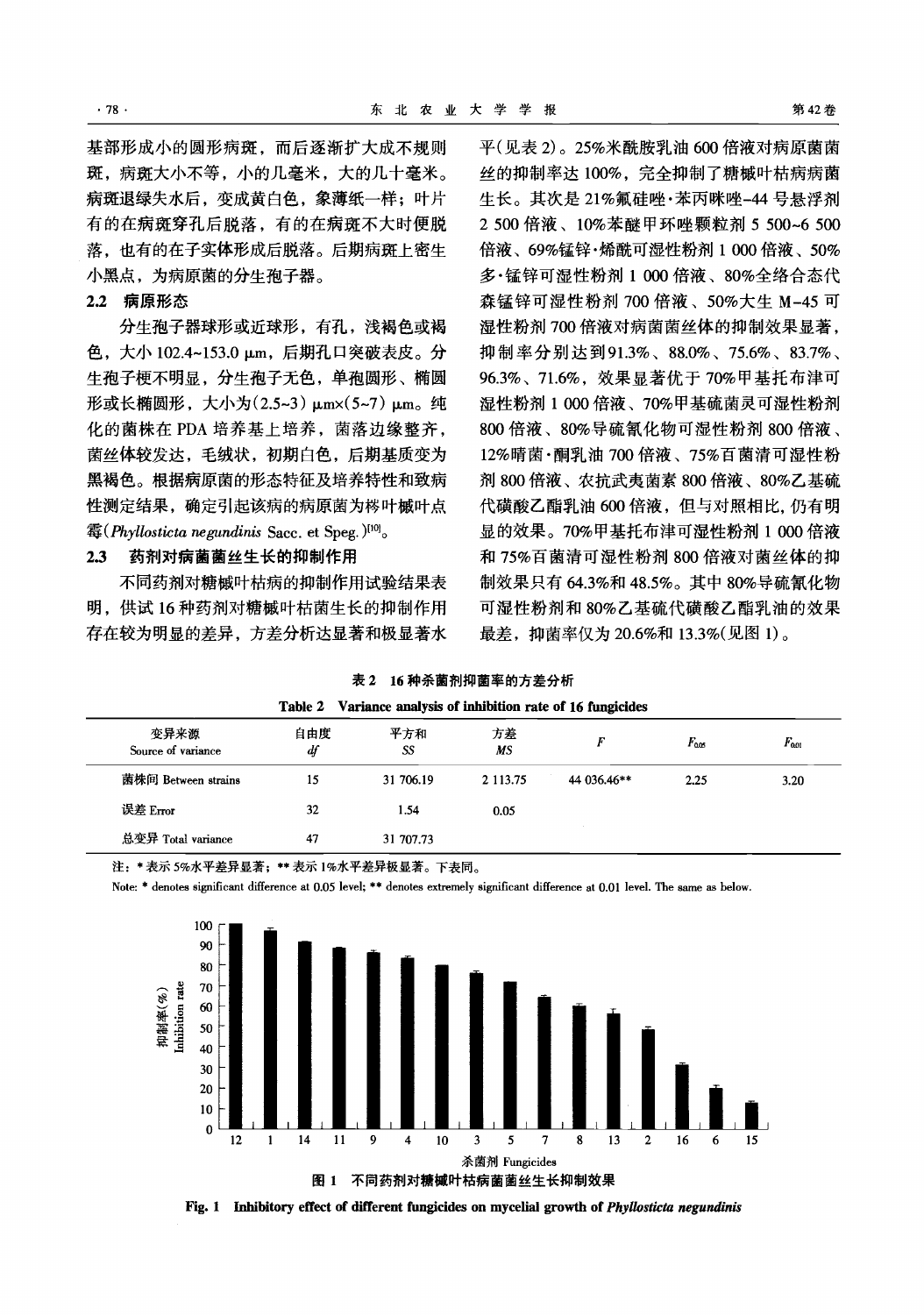在上述试验的基础上, 对糖槭叶枯病菌菌丝生 长抑制效果较好的10%苯醚甲环唑颗粒剂、50%大 生 M-45 可湿性粉剂、21%氟硅唑·苯丙咪唑-44 号 悬浮剂、69%锰锌・烯酰可湿性粉剂、25%米酰胺乳 油、50%多·锰锌可湿性粉剂、80%全络合态代森锰 锌可湿性粉剂等9种药剂进行了浓度梯度药效试 验,结果表明, 25%米酰胺乳油供试各浓度、50% 多·锰锌可湿性粉剂 800 倍液、80%全络合态代森 锰锌可湿性粉剂 600 倍液、69%锰锌·烯酰可湿性 粉剂 800 倍液的抑制率都为 100%, 都能完全抑制 糖槭叶枯病病菌生长。21%氟硅唑·苯丙咪唑-44号 悬浮剂 2 500 倍液、10%苯醚甲环唑颗粒剂 5 000~ 7 000 倍液的抑制率也都能达 80%以上;其他药剂 及浓度与对照相比虽有一定的抑制效果,但相比之 下效果不如上述药剂(见表3)。

将此9种药剂对糖槭叶枯病菌的抑制率进行方 差分析 F 测验得到, F=3.28>Fors=3.15, 因表 4 可 知,9种杀菌剂对糖槭叶枯病菌的抑制率存在差异 显著性, 经多重比较, 可将9种杀菌剂分为两类, 25%米酰胺乳油、80%全络合态代森锰锌可湿性粉 剂、50%多·锰锌可湿性粉剂和 10%苯醚甲环唑颗 粒剂对叶枯病菌的抑制率显著高于其他药剂, 其中 25%米酰胺乳油的抑菌率最高, 50%大生 M-45 可 湿性粉剂的抑菌率最低。

|               | THE MOTOR AND A CHAIR COURT OF THE CONTACT COMPANY ON A CONTACT AND CONTACT AND A COMPANY OF A COMPOSITION OF A |                           |               |               |                           |
|---------------|-----------------------------------------------------------------------------------------------------------------|---------------------------|---------------|---------------|---------------------------|
| 药剂名称<br>Names | 稀释倍数<br>Times                                                                                                   | 抑制率(%)<br>Inhibition rate | 药剂名称<br>Names | 稀释倍数<br>Times | 抑制率(%)<br>Inhibition rate |
|               | 600                                                                                                             | 100                       |               | 2 000         | 75.80                     |
| 80%固安 WP      | 700                                                                                                             | 96.30                     | 21%诺星 SC      | 2 500         | 91.30                     |
|               | 800                                                                                                             | 94.50                     |               | 3 000         | 72.60                     |
|               | 800                                                                                                             | 100                       |               | 6 000         | 88.60                     |
| 50%斑安 WP      | 1 000                                                                                                           | 83.70                     | 10%思科 WG      | 6 500         | 88.00                     |
|               | 1 200                                                                                                           | 81.50                     |               | 7 000         | 86.90                     |
|               | 500                                                                                                             | 100                       |               | 5 000         | 86.70                     |
| 25%铁牛 EC      | 600                                                                                                             | 100                       | 10%博邦 WG      | 5 500         | 85.90                     |
|               | 750                                                                                                             | 100                       |               | 6 000         | 82.80                     |
|               | 800                                                                                                             | 100                       |               | 5 000         | 81.70                     |
| 69%霜佳 WP      | 1 000                                                                                                           | 75.60                     | 10%斯高 WG      | 6 000         | 80.20                     |
|               | 1 200                                                                                                           | 51.30                     |               | 7 000         | 80.50                     |
|               | 600                                                                                                             | 62.50                     |               |               |                           |
| 50%乙生 WP      | 700                                                                                                             | 71.60                     |               |               |                           |
|               | 800                                                                                                             | 69.80                     |               |               |                           |

|  |  |  |  |  |  |  |  |  |  | Table 3 Inhibitory effect of nine kinds of fungicides with different concentrations on <i>Phyllosticta negundinis</i> |  |  |  |  |  |  |
|--|--|--|--|--|--|--|--|--|--|-----------------------------------------------------------------------------------------------------------------------|--|--|--|--|--|--|
|--|--|--|--|--|--|--|--|--|--|-----------------------------------------------------------------------------------------------------------------------|--|--|--|--|--|--|

### 表 4 9 种杀菌剂抑菌率的方差分析

|                            | Variance analysis of inhibition rate of nine fungicides<br>Table 4 |               |          |         |                    |                    |  |  |
|----------------------------|--------------------------------------------------------------------|---------------|----------|---------|--------------------|--------------------|--|--|
| 变异来源<br>Source of variance | 自由度<br>$\boldsymbol{d}$ f                                          | 平方和<br>SS     | 方差<br>MS |         | $F_{\alpha\alpha}$ | $F_{\alpha\alpha}$ |  |  |
| 菌株间 Between strains        | 8                                                                  | 2 4 2 3 . 6 7 | 302.96   | $3.28*$ | 3.15               | 5.36               |  |  |
| 误差 Error                   | 18                                                                 | 1 663.57      | 92.42    |         |                    |                    |  |  |
| 总变异 Total variance         | 26                                                                 | 4 087.24      |          |         |                    |                    |  |  |

#### 3 讨 论

邓玮光等试验表明, 喷洒 70%甲基托布津可 湿性粉剂 1 000 倍液和 75%百菌清可湿性粉剂

800 倍液均能较好的防治糖槭叶枯病[3-5]。但是近 年来糖槭叶枯病发生日益严重, 使用上述两种药 剂防治并没有取得较好的效果,可能是因为长期 连用病菌产生抗药性,加之气候的变化造成的。